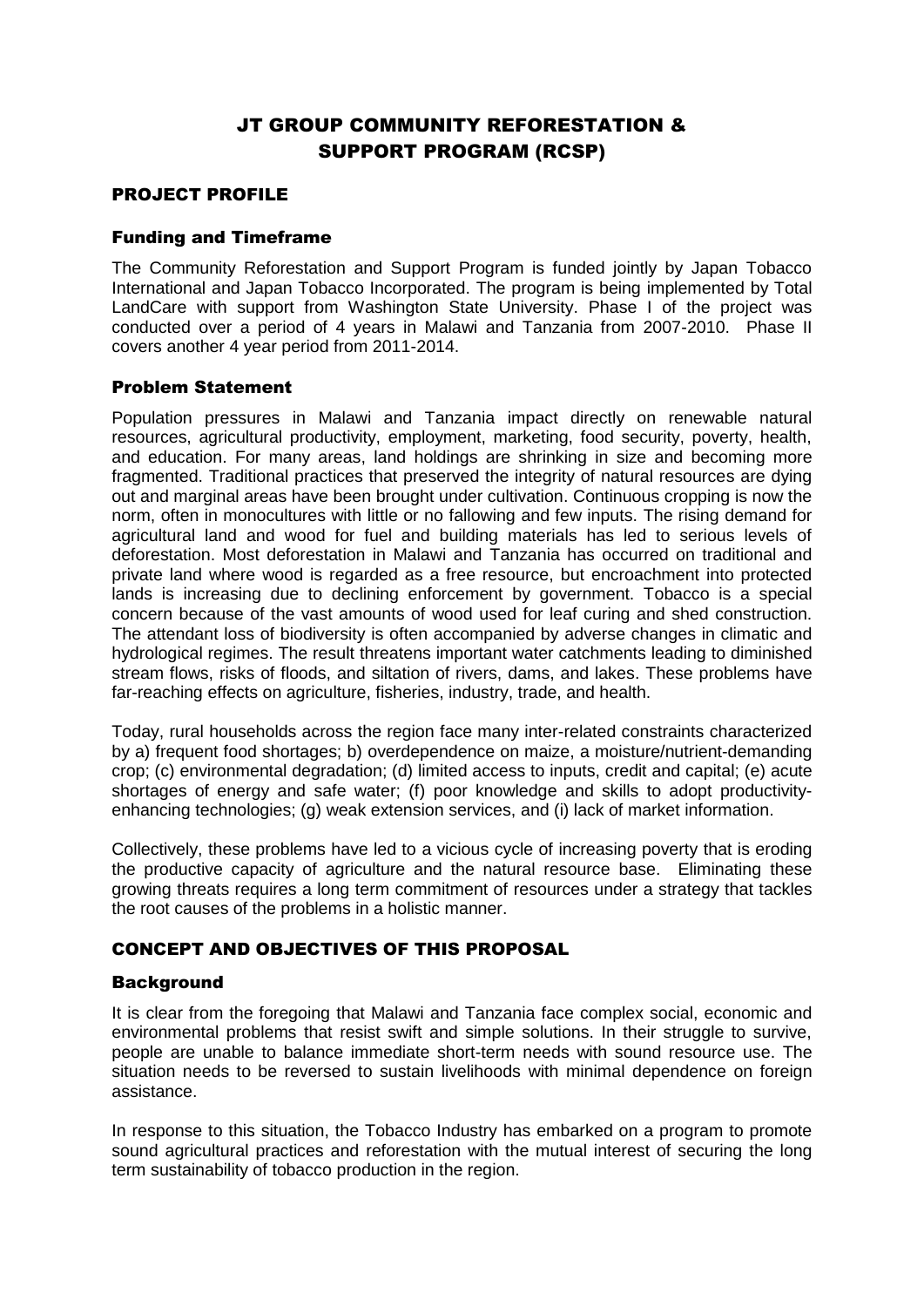The challenge is to produce fast results. This challenge is compounded in areas where trees are relatively abundant, making it doubly difficult to convince people that tree planting is a valuable and worthwhile endeavor. Paying for the services rendered is often viewed as a simple solution, but it also becomes a trap that many programs fall into, frequently leading to poor rates of tree survival and growth from poor outplanting practices and neglect after establishment. Ultimately, the costs involved become unsustainable, especially when the results are less than satisfactory. The struggle is then to start over using a participatory approach, explaining the need for communities to commit their land and labor to a worthy cause without payment. Making this transition can be more difficult than initiating the approach from the outset, despite the training and skills imparted from earlier top-down efforts. Examples of past failures using this type of approach are well documented in the literature.

# Purpose

The aim is to reduce the problems of deforestation in tobacco growing areas, while improving the livelihoods of rural households engaged in growing tobacco.

#### Key Objectives

- 1. Reduce deforestation by improving the economic use and management of natural resources to supply wood energy and construction materials for tobacco curing and domestic household needs on a sustainable basis focusing on the following interventions:
	- o Tree planting with a concentration at the household level to build self-sufficiency.
	- o Sustainable management of natural woodlands.
	- o Introducing energy-efficient tobacco curing barns and kitchen wood stoves to reduce wood consumption.
	- o Planting local bamboo to replace wood for many products and uses, thereby reducing pressure on woodlands.
- 2. Increase and diversify farm productivity to improve household food security, nutrition, and incomes through low-cost, sustainable systems of irrigation linked to good markets.
- 3. Enhance village and household health standards by introducing low-cost methods to provide safe water and sanitation.

### IMPLEMENTATION PLAN

#### Project Approach and Extension Strategy

The project will use an integrated approach to empower communities to take responsibility for improving their livelihoods through intensive training and extension services. Field staff will support and participate in the establishment and management of all practices with farmers so that activities are conducted correctly and in a timely manner.

The appeal of this approach lies in the synergistic nature of the interventions promoted to ensure sustainability. In this context, communities and households benefit directly through increased crop and wood yields, more productive use of labor, and opportunities to increase incomes by developing enterprises from agricultural and natural resource products.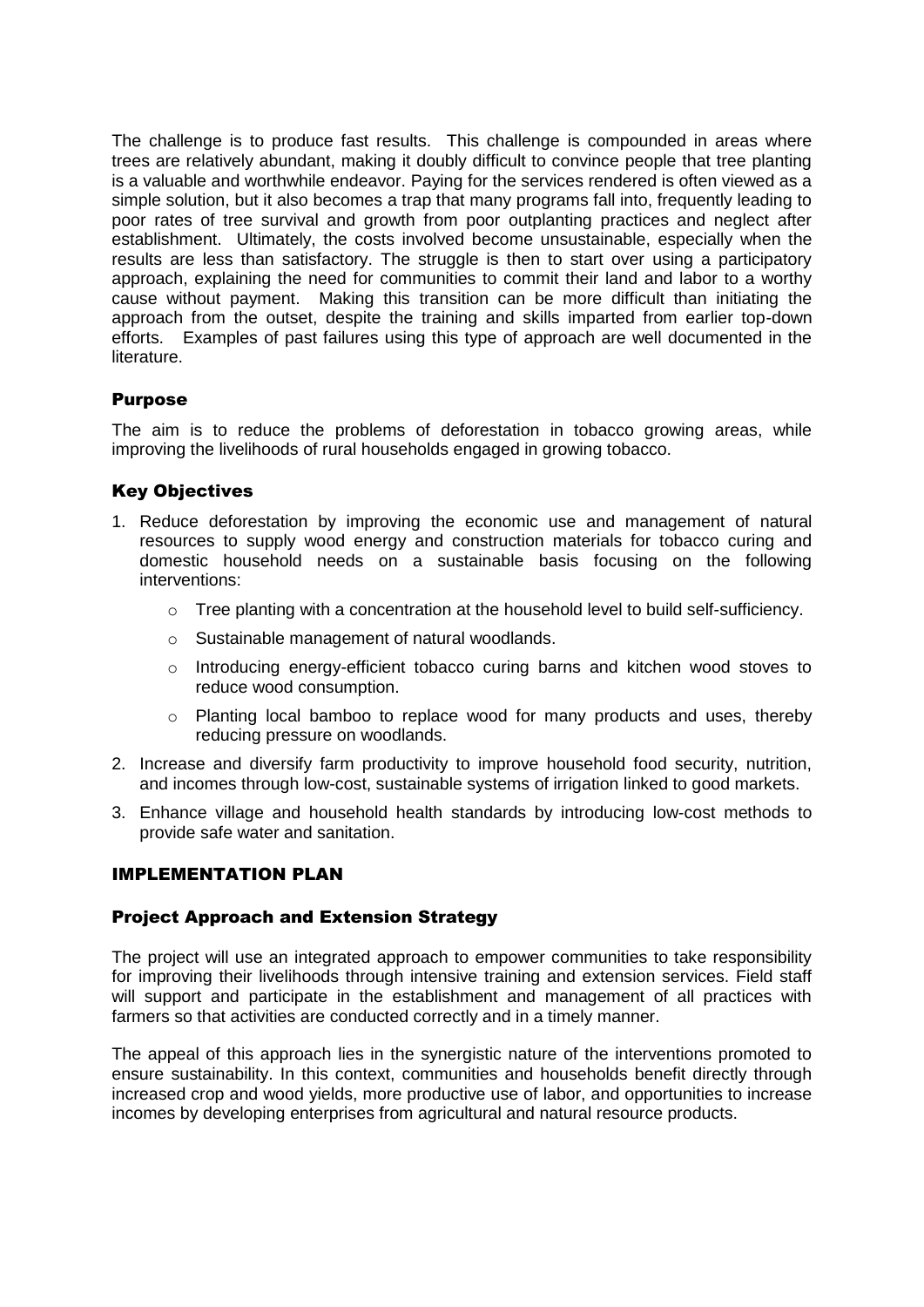The results will lead to growing demands among communities within and outside project sites to participate in different components of the program under the following strategy:

- $\triangleright$  Improve efficiencies by the following practices:
	- o Combine tree and bamboo seedlings in the same nurseries with similar management techniques – sowing, watering, weeding, thinning, root pruning, hardening etc.
	- o Locate tree nurseries next to tobacco seedbeds for easy access to water and irrigation equipment (treadle pumps/watering cans), labor efficiency in watering and caring for seedlings, and supervision / monitoring by field staff.
- Establish collaborative agreements with interested Government entities and Tobacco Supply Companies in targeted areas to support and complement extension services.
- Liaise with Government Agencies on the need to revise / strengthen policies and related enforcement on a) indiscriminant cutting of indigenous trees, and b) land tenure issues that promote shifting cultivation and related impacts on deforestation.
- $\triangleright$  Programs will be serviced by field technicians, each responsible for a concentrated cluster of clubs and households to facilitate training and extension support on forestry, irrigation, water and sanitation:
- $\triangleright$  The scale of the program will be expanded by leveraging the resources of selected NGO partners who are interested in receiving technical/training support from TLC.
- $\triangleright$  Impacts will be greater and more visible due to the synergistic effects of an integrated approach involving the collaboration of many villages and traditional leaders under a common goal.
- $\triangleright$  Results will attract interest from other service providers and neighboring communities.

#### Management and Staffing Structure

WSU and TLC will oversee the projects in both countries through WT Bunderson and ZD Jere. Funds will be channeled via WSU to each country program to meet financial, staffing and resource needs. Other support will be provided from TLC headquarters in Malawi to setup the project and to assist with field operations, training, accounting, reporting, monitoring and evaluation. Staff based in each country are as follows.

- 1. **Project Manager** will manage and administer the project and its staff in line with the objectives of the project.
- 2. **Operations Manager** will have responsibility to supervise field staff and to provide technical and logistical support for implementing each component of the program.
- 3. **M&E Officer:** In Phase II, an M&E Officer will be recruited to handle the collection, analysis and documentation of field results.
- 4. **Administrator/Accountant** will have responsibility for inter-office communications, procurement of equipment and supplies, and accounting of all expenditures in accordance with TLC policies and procedures.
- 5. **Full-time Field Coordinators** will have responsibility for community/farmer training and promoting the establishment of all program components with targeted communities. The number will increase from 4-8 in Phase II for each country.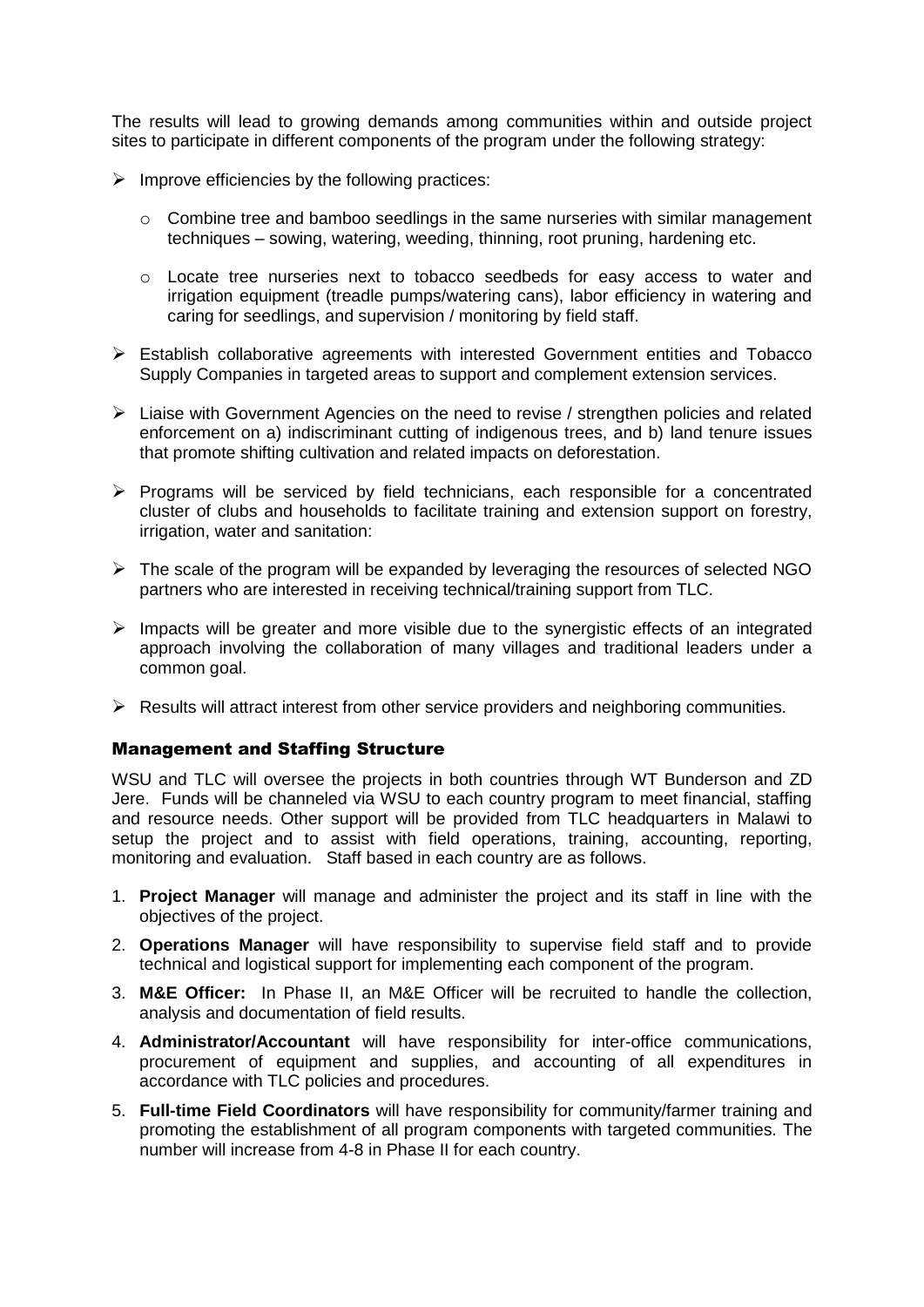#### Site Selection

Criteria for selecting specific areas of operation in each country include the following:

- $\rightarrow$  Sites where tobacco is a major crop for smallholders.
- $\Rightarrow$  Sites where deforestation is serious but not to the extent that rehabilitation is impossible.
- $\rightarrow$  Communities with strong leadership and interest in participation.
- $\rightarrow$  High potential for adoption of proposed interventions.
- $\rightarrow$  Logistically accessibility year-round for extension and market support.
- $\rightarrow$  Low risk of conflict from other programs sites not targeted by other development initiatives that could lead to conflicts with the proposed program.

**Malawi:** Sites will be located the Districts of Mzimba and Rumphi in the North, and in the Districts of Mchinji and Ntchisi in the central region. All are key tobacco growing areas but poorly represented by development programs in forestry, irrigation, water and sanitation.

**Tanzania:** The Sikonge and Urambo areas in Tabora are targeted based on the importance of tobacco in these areas and related concerns over livelihoods and the environment.

### TARGETS AND TIMEFRAME OF IMPLEMENTATION

The targets under Phase I and Phase II are shown in **Tables 1-3** by component for each country.

|                                                      |           | 2007 TARGETS | <b>4-YEAR TARGETS</b> |           |  |
|------------------------------------------------------|-----------|--------------|-----------------------|-----------|--|
| <b>OVERALL PROGRAM</b>                               | Malawi    | Tanzania     | Malawi                | Tanzania  |  |
| Clubs (Malawi) / Primary Societies (Tanzania) (#)    | 500       | 32           | 2000                  | 42        |  |
| Participating Households(#)                          | 10 000    | 4 0 0 0      | 40 000                | 6 0 0 0   |  |
| Participating Beneficiaries (#)                      | 50 000    | 20 000       | 200 000               | 30 000    |  |
| <b>Forestry Program</b>                              |           |              |                       |           |  |
| Bamboo Seedlings (#)                                 | 100 000   | 100 000      | 400 000               | 400 000   |  |
| Tree Seedlings (#)                                   | 1 900 000 | 1 900 000    | 7 600 000             | 7 600 000 |  |
| Natural Woodlands Under Management (ha)              | 100       | 100          | 400                   | 400       |  |
| Improved Kitchen Stoves                              |           |              |                       |           |  |
| Villages $(\#)$                                      | 50        | 50           | 200                   | 200       |  |
| Households with Improved Stoves (#)                  | 500       | 500          | 2000                  | 2000      |  |
| Winter Irrigation (Treadle Pumps & Stream Diversion) |           |              |                       |           |  |
| Clubs $(\#)$                                         | 10        | 10           | 40                    | 40        |  |
| Households (#)                                       | 100       | 100          | 400                   | 400       |  |
| <b>Water and Eco-Sanitation</b>                      |           |              |                       |           |  |
| Shallow Wells with Hand Pumps                        |           |              |                       |           |  |
| Villages $(\#)$                                      | 25        | 25           | 100                   | 100       |  |
| Shallow Wells Installed (#)                          | 25        | 25           | 100                   | 100       |  |
| <b>Eco-Sanitation Pit Latrines</b>                   |           |              |                       |           |  |
| Villages $(\#)$                                      | 50        | 50           | 200                   | 200       |  |
| Households with Pits Constructed (#)                 | 500       | 500          | 2000                  | 2000      |  |

#### **Table 1: Phase I Targets for Each Country**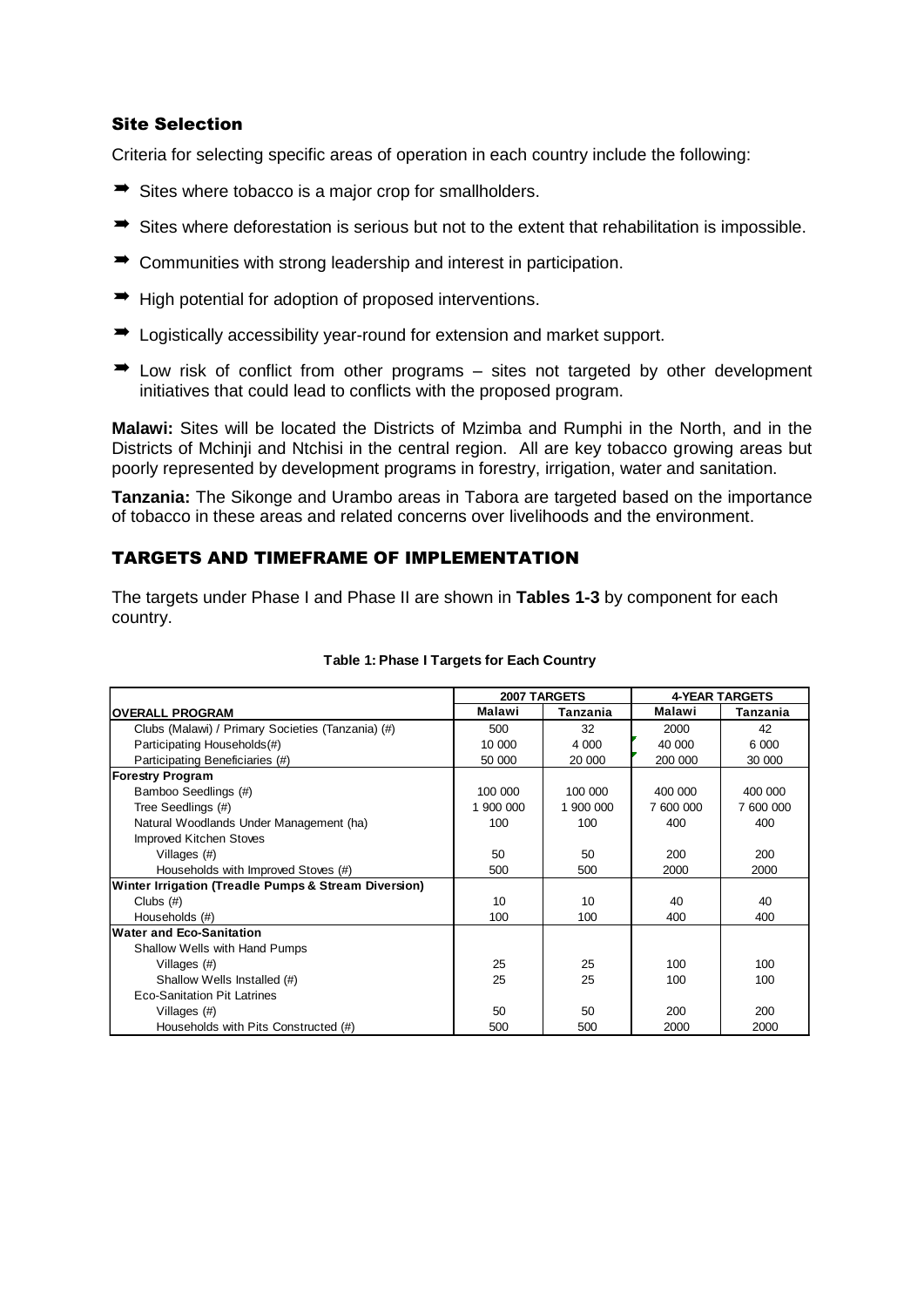# **Table 2: JT Group Project Phase II: Malawi Targets by Program and Year**

| <b>PROGRAM COMPONENTS</b>                          | <b>MALAWI TARGETS FOR PHASE II</b> |           |           |           |              |  |
|----------------------------------------------------|------------------------------------|-----------|-----------|-----------|--------------|--|
|                                                    | 2011                               | 2012      | 2013      | 2014      | <b>Total</b> |  |
| <b>Cumulative Participation</b>                    |                                    |           |           |           |              |  |
| Districts (#)                                      | 4                                  | 4         | 4         | 4         | 4            |  |
| Villages (#)                                       | 400                                | 525       | 650       | 750       | 750          |  |
| Participating Households (#)                       | 8 0 0 0                            | 10 500    | 13 000    | 15 000    | 15 000       |  |
| Total Beneficiaries (#)                            | 40 000                             | 52 500    | 65 000    | 75 000    | 75 000       |  |
| <b>Forestry Program</b>                            |                                    |           |           |           |              |  |
| Production & Planting Tree Seedlings (#)           | 3 000 000                          | 4 000 000 | 4 000 000 | 4 000 000 | 15 000 000   |  |
| Natural Regeneration of Woodlands                  |                                    |           |           |           |              |  |
| Area (ha)                                          | 150                                | 150       | 150       | 150       | 600          |  |
| Trees $(#)$                                        | 187 500                            | 187 500   | 187 500   | 187 500   | 750 000      |  |
| <b>Improved Kitchen Stoves</b>                     |                                    |           |           |           |              |  |
| Villages $($ #)                                    | 100                                | 125       | 125       | 150       | 500          |  |
| Households with Improved Stoves (#)                | 2000                               | 2500      | 2500      | 3000      | 10 000       |  |
|                                                    |                                    |           |           |           |              |  |
| <b>Low Cost Irrigation</b><br><b>Treadle Pumps</b> |                                    |           |           |           |              |  |
| Clubs $(#)$                                        | 15                                 | 15        | 15        | 15        | 60           |  |
| Households (#)                                     | 150                                | 150       | 150       | 150       | 600          |  |
| T-pump Kits Delivered (#)                          | 150                                | 150       | 150       | 150       | 600          |  |
| <b>Stream Diversion</b>                            |                                    |           |           |           |              |  |
| Club Sites Established (#)                         | 10                                 | 10        | 10        | 10        | 40           |  |
| Households (#)                                     | 100                                | 100       | 100       | 100       | 400          |  |
| Input Packs Delivered (#)                          | 100                                | 100       | 100       | 100       | 400          |  |
|                                                    |                                    |           |           |           |              |  |
| <b>Conservation Agriculture</b>                    |                                    |           |           |           |              |  |
| Households (#)                                     | 200                                | 250       | 250       | 300       | 1 000        |  |
| Area (ha)                                          | 80                                 | 100       | 100       | 120       | 400          |  |
|                                                    |                                    |           |           |           |              |  |
| <b>Safe Water</b>                                  |                                    |           |           |           |              |  |
| Villages (#)                                       | 40                                 | 40        | 40        | 40        | 160          |  |
| Shallow Wells Installed with Handpumps (#)         | 40                                 | 40        | 40        | 40        | 160          |  |
| Households Impacted (#)                            | 2000                               | 2000      | 2000      | 2000      | 8 0 0 0      |  |
| <b>Eco-Sanitation</b>                              |                                    |           |           |           |              |  |
| Villages (#)                                       | 40                                 | 40        | 40        | 40        | 160          |  |
| Households with Eco-Pit Latrines (#)               | 500                                | 500       | 500       | 500       | 2000         |  |